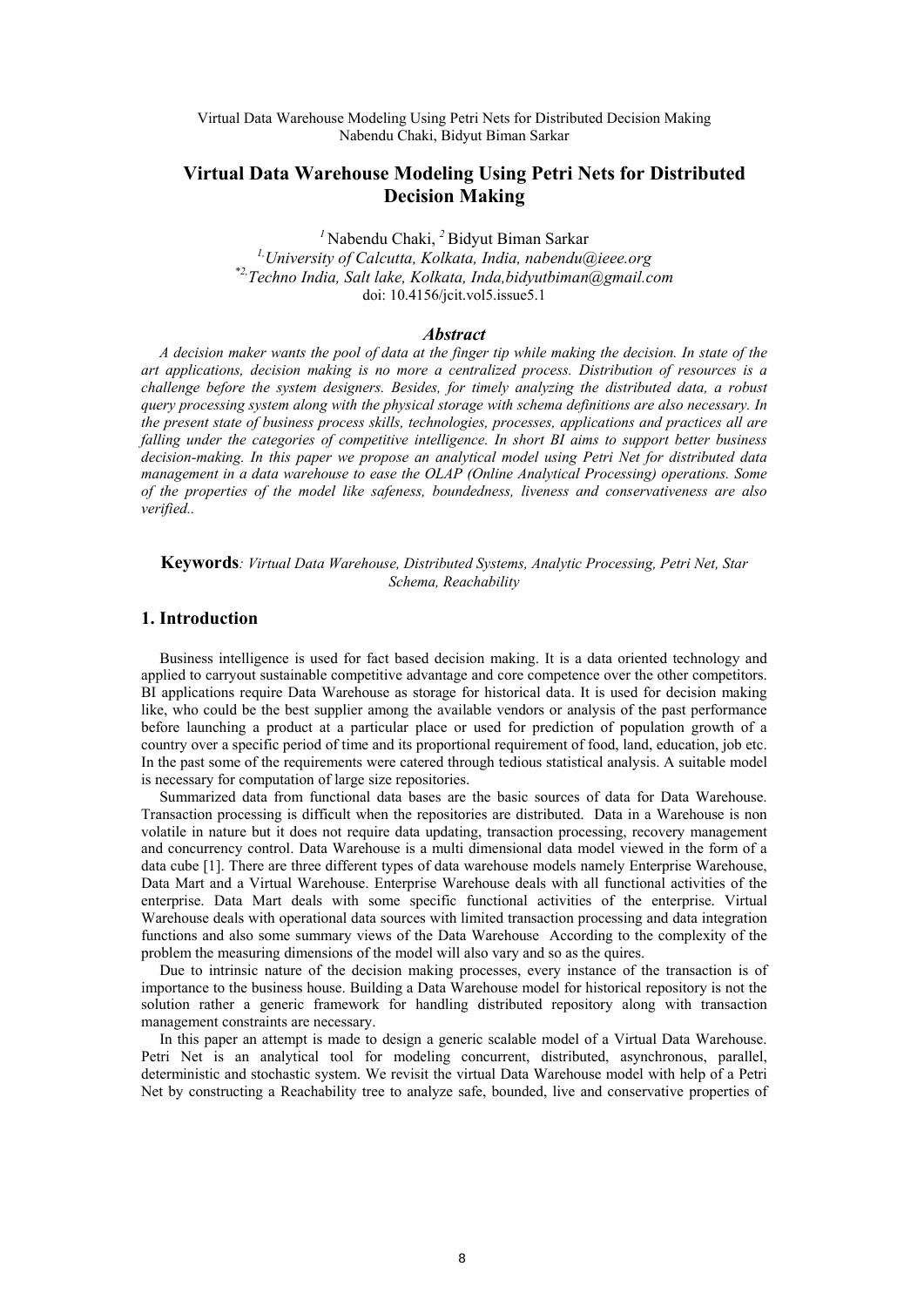the model and then use the technique of slicing the multidimensional Virtual Data Warehouse model to reduce the dimensional and time complexity of query computation in a non loss manner.

We deal with the design of a generic model of Virtual Data Warehouse in section 2. In section 3 a case study on inventory holding of an enterprise is presented to explain the functionalities of the model along with some critical queries. In section 4, we revisited the Virtual Data Warehouse model through Petri Net for Reachability analysis. In section 5 the concept of slicing-based approach to reduce the operational complexities of the VDW model along with few queries are described. Section 6 presents the concluding remark and plan for future work. List of references is presented in section 7.

## **2. Virtual Data Warehouse Design**

Y. Zhao and his colleagues [12] describe a middleware service suite "GriPhyN" for virtual data analysis from a common multidimensional data model. The definition and query expressions are expressed in a virtual data language called VDL. Information about data and computational procedures are stored in a virtual data catalog called VDC. For various data intensive applications VDS is used. The virtualization is attempted with respect to location, representation, and materialization.

Data warehouse is a subject oriented, integrated, time-variant, non-volatile collection of data for corporate decision making [2]. Subject oriented indicates discussion about some subject chain like procurement, production and sales of a product of an enterprise. Integrated indicates data of a particular subject from all possible sources, irrespective of its homogeneity or heterogeneity in nature like package for heart operation includes: Operation Theatre charge, cost of Surgeon, Medicine, Pathological charges etc. Time variant means data about past events which provides information for the present instance. Nonvolatile indicates no transaction processing, no updating only data loading and accessing.

Data is stored in a relational database management system (RDBMS) or in some other form of data storage. Informational data a kind of history generated out of operational data is stored in data warehouse (DW). When a Data Warehouse is connected with operational data base through the use of middleware (soft wares acting as a interface between front end tools and backend servers) is called as virtual Data Warehouse [3]. Yuan Ji in 2001, in his report describes a framework for virtual data warehouse implementation for automatic translation of the data model into XML format. A Multidimensional Data Query language (XMDQL) along with different application program interfaces (API) is described. To categories the three different kinds of query on the warehouse like warehouse query, Cube Schema Query and cube data Query is described. However, Inmon criticized the significant disadvantages of virtual data warehouse approach [2] from the view point of performance level reduction, high volume of historical data source, unmatched data formats between OLAP and operational data, Non availability of automatic integration of legacy system and aggregation of summarized data of warehouse with detail data of operational database [4]. OLAP (Online Analytical Process) is a set of measures used to analyze the data of a Data Warehouse or a Data Mart. Contents can be viewed with the measures like; Roll-up, Drill-down, Slice, Dice and Pivot. Functional data is modeled and stored separately in a Data Warehouse. Data from a particular functional activity is called Data mart. 3-Tier architecture is practiced to enable step-wise refinements and the rules are designed as guidelines. OLAP is a set of measures used to analyze the data of a Data Warehouse or a Data Mart. The measures to view and study the systems dynamics Roll-up, Drill-down, Slice, Dice and Pivot are used.

## **2.1. Distributed DW Architecture**

While designing the data warehouse model for distributed decision making the quality of the multidimensional association rule for meeting the optimum user requirement is considered to be one of the most important characteristics. The complexity of the association between the attributes depends on the attribute granules and their corresponding mappings at multi-tiers of the system [8].

Let us consider the hierarchy shown in figure 1 and combine the distributed data marts. We start at the apex level or the country level (a). Build a data mart for each county  $(b_1, b_2,...b_n)$  and subsequently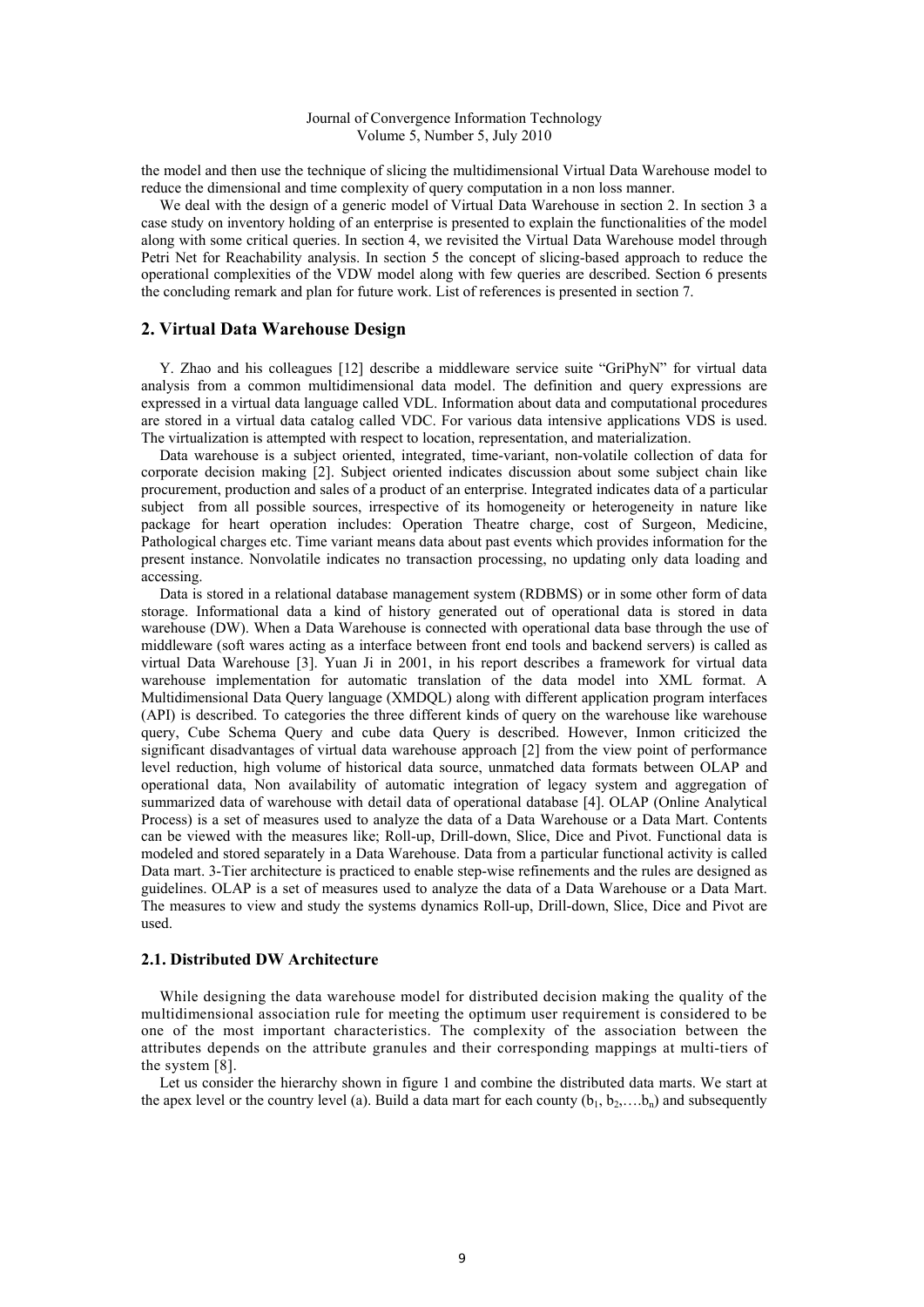build the data marts for each province  $(c_{11} \ldots c_{13}, c_{21} \ldots c_{23}, \ldots c_{n1} \ldots c_{n3})$ , which may contain data from any application area starting from purchasing to sales or data related to finance of an enterprise. On the basis of county-level data marts, the provincial level data marts are built so that each provincial data mart holds data generalized from the county-level data marts located in the corresponding province. Finally, a nation-wide data warehouse is created over the provincial level data marts, and there is only one DW at the national level.



Figure 1. Concept Hierarchy in Operational Units

Therefore, a three-tier distributed DW architecture is created. The three tiers of the data warehouse are as follows:

Tier 1: Is the lowest layer where inputs are separated from operational databases and output to data marts. In particular, these refresh-operations are formulated by queries on the operational databases. The refresh operations can be expressed with the help of relational algebra or SQL.

Tire 2: Data warehouse itself with predefined schemas like Star or snowflake represents the tire 2. No complex transactions are allowed. Only write-operations are the refresh operations connect the warehouse to the operational databases. All other operations only read data from the data warehouse. It just builds views for the "data marts" or dialogue objects that are used as the OLAP interface. Thus the view construction operations are linked with the middle tier to the top tier, which deals with OLAP.

Tier 3: The top tier is constructed from the OLAP operations. Each user has a collection of data marts. At any time new user may enter into the system and create a new dialogue objects without closing the existing ones. Part of the functionality of the OLAP top tier deals with adding and removing users and data marts. In particular, if a user leaves the system, all data marts owned by the user are removed.

#### **2.2. Conceptual Model of Data Ware House**

The dimensions of the model are measured from the concept hierarchies. The derivable measures are discovered from the problem definitions and with the help of a star schema or a snow-flake schema the conceptual model is build. A schema is a collection of database objects, including tables, views, indexes, and synonyms. In star-schema a detail fact table is linked to dimension tables.

The Star Schema diagram graphically models the end-user's view. The diagram has three main components:

 Fact Table and its contents: metric attributes and the foreign keys necessary to join to the dimension tables.

 Dimension Tables and their contents: reference attributes, hierarchical attributes, and metric attributes.

• Dimension Tables are linked to the Fact Tables.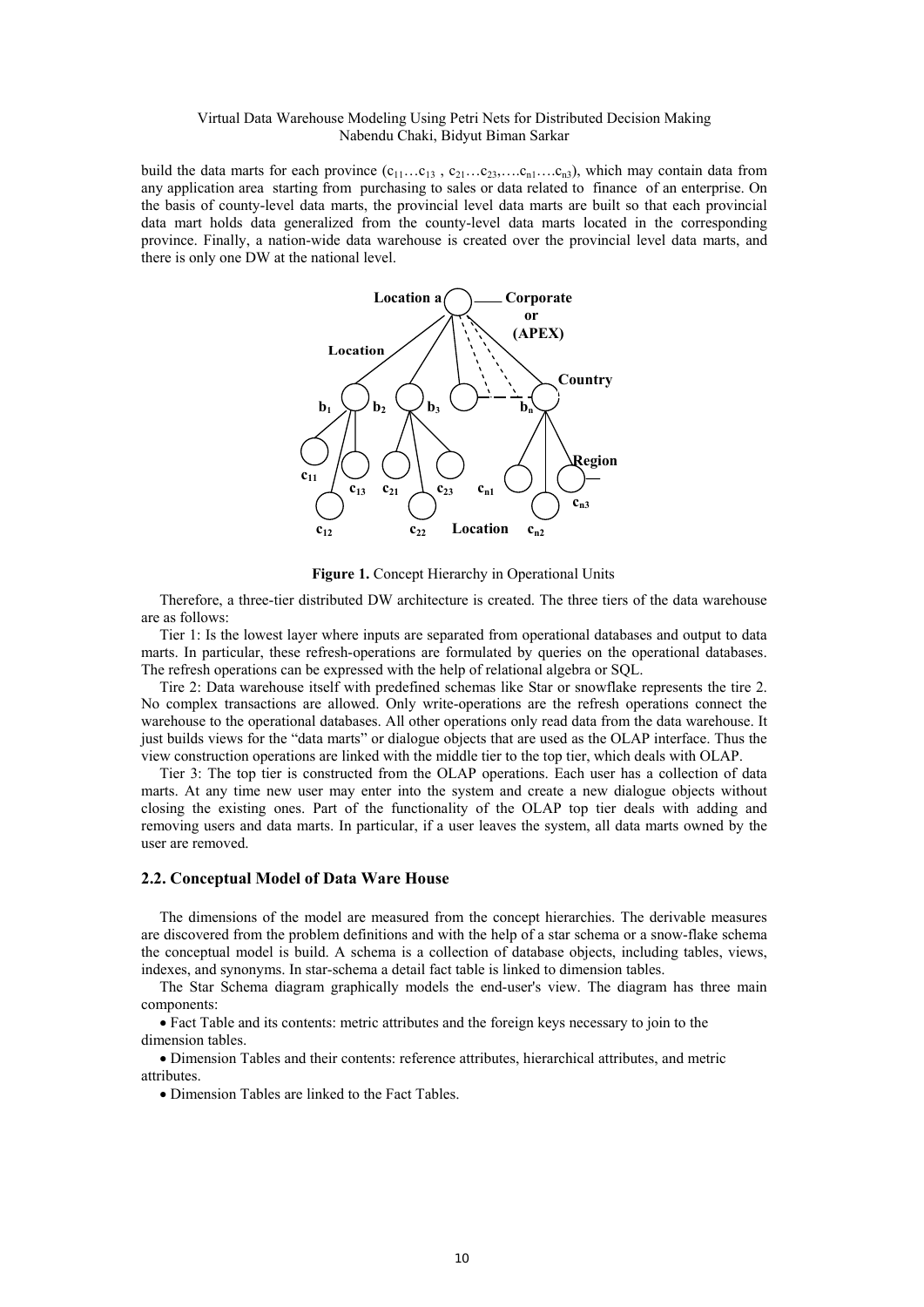

**Figure 2.** Star Schema

The snowflake schema is more complex than a star schema. Snowflake schemas attempts to normalize dimensions to eliminate redundancy. Let us now define the sales data cube and the dimensions of the sales cube customer, product, time, vendor and distributor in star schema using DMQL (Data Mining Query Language) of the above example and write some typical quires to extract data.

### **2.2.1. Cube operation**

| Define cube                                           |     |
|-------------------------------------------------------|-----|
| Sales [product, customer, vendor, date, distributor]: |     |
| Total sold= sum (amount sold);                        |     |
| Qty Sold = count $(*)$                                | (1) |
|                                                       |     |
| Define dimension customer as                          |     |
| (customer key, customer name, bank code)              | (2) |
| Define dimension product as                           |     |
| (product_key, product_Name, supplier ID)              | (3) |
| Define dimension Time as                              |     |
| (Time key, date, month, Quarter, year)                | (4) |
| Define dimension Vendor as                            |     |
| (vendor Key, vendor name, Loc, product)               | (5) |
| Define dimension distributor as                       |     |
| (distributer ID, channel name, channel charge)        | (6) |

(1) defines the data-cube and (2) to  $(6)$  defines the fact dimensions.

As for example; let us assume a query on item sold by quantity and value at different dates by product and customer. With a simple SQL Query the following group-by computations needs to be performed:

(date, product, customer);

(date, product), (date, customer), (product, customer);

(date), (product),(customer);

It will be highly inefficient. However, a simple DMQL query can be framed for efficient OLAP operations from the data cube is as follows:

Select product, time, customer, Total\_Sold, Qty\_Sold

From Sales

 $()$ ;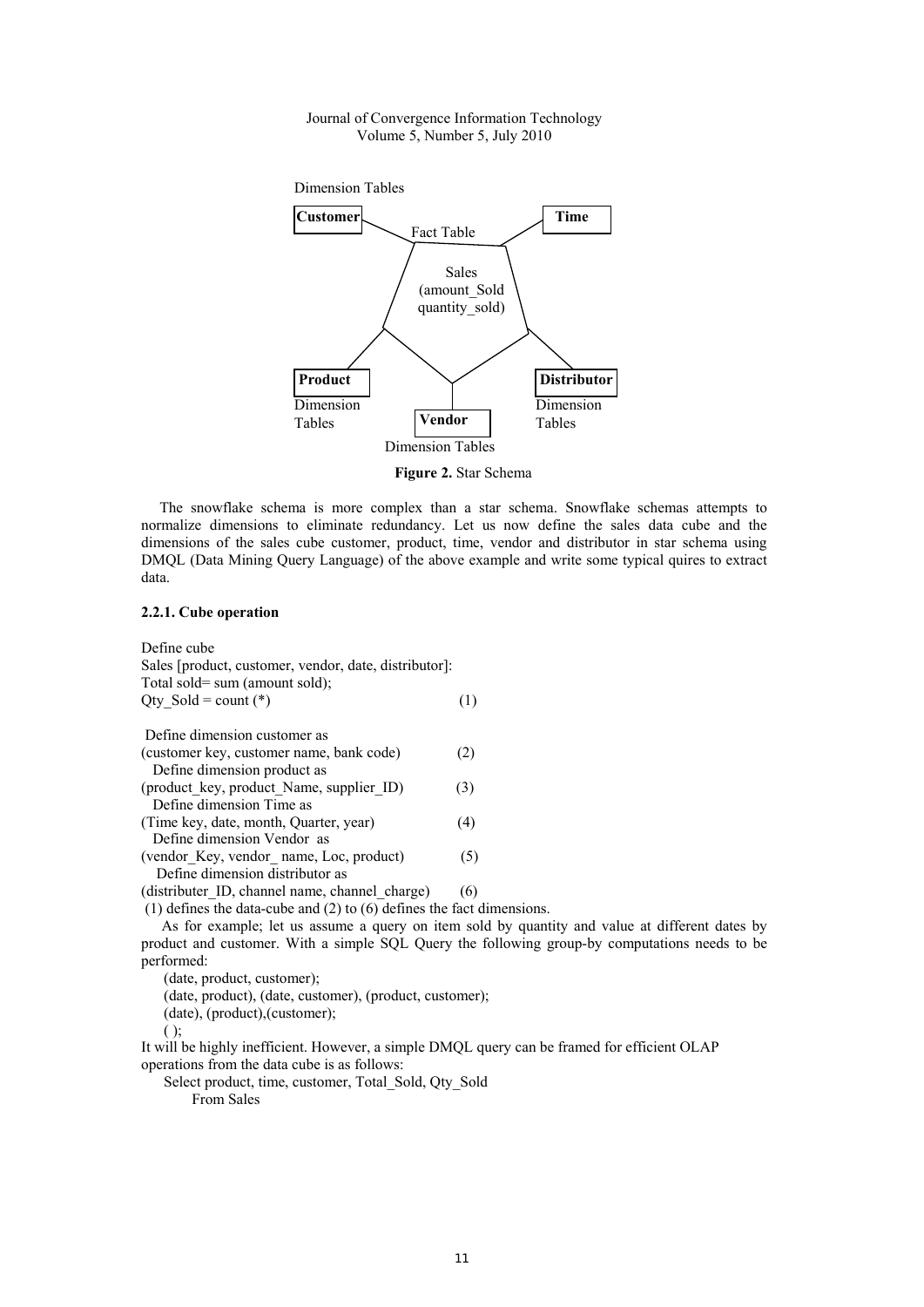Cube By product, Time, customer;

## **3. Case Study**

An export oriented lace manufacturing SME having turn over around 600 thousand million Bhat having a huge inventory holding of yarn as raw material and lace as finished product over four geographically dispersed locations in Thailand with its corporate office and marketing office at Bangkok The primary need is quantitative assessment of the item wise stock status at the work in progress (WIP) like stock of raw material, stock at quality control, stock at dyeing unit, stock at production and finished stock at the warehouse for improvement of operating efficiency. Due to non availability of timely assessment of stock status the marketing team at the customer point indicates a pessimistic date of delivery which affects the revenue of the company and sometimes order slips away. A huge stock clearance at the year end at a reduced cost and increased marketing expenses becomes the annoying factor to the board of the company. For strategic level decision making the most wanted information's are like:

1. Who are the most and least poised customers in last five years and what products are they buying?

2. Which product is a highest revenue generator and its stock status?

3. How revenue will be affected for setting up a new product or a new unit is absent from the system?

4. What could be the deciding factors for export promotions of products at different regions to enlarge the company turnover?

A Virtual Data Warehouse facilitates a single, integrated store of historical as well as operational data from all the distributed sources and locations compiled and made available to the corporate for the use of strategic decision making.

## **3.1. Data Model of the VDW**

Due to rise in data volumes and operational complexities distributed computing is proposed for efficient distribution of the data at nodal points. We first require to plan and identify the places of nodes and chunks of data. The fragments stored on each node must be indexed in a uniform way in the lattice structure of the warehouse for effective interaction and optimized query evaluation plans [11]. The suggested abstracted model of virtual data warehouse VDW is a data cube presented in figure 3.



**Figure 3.** Distributed virtual data warehouse model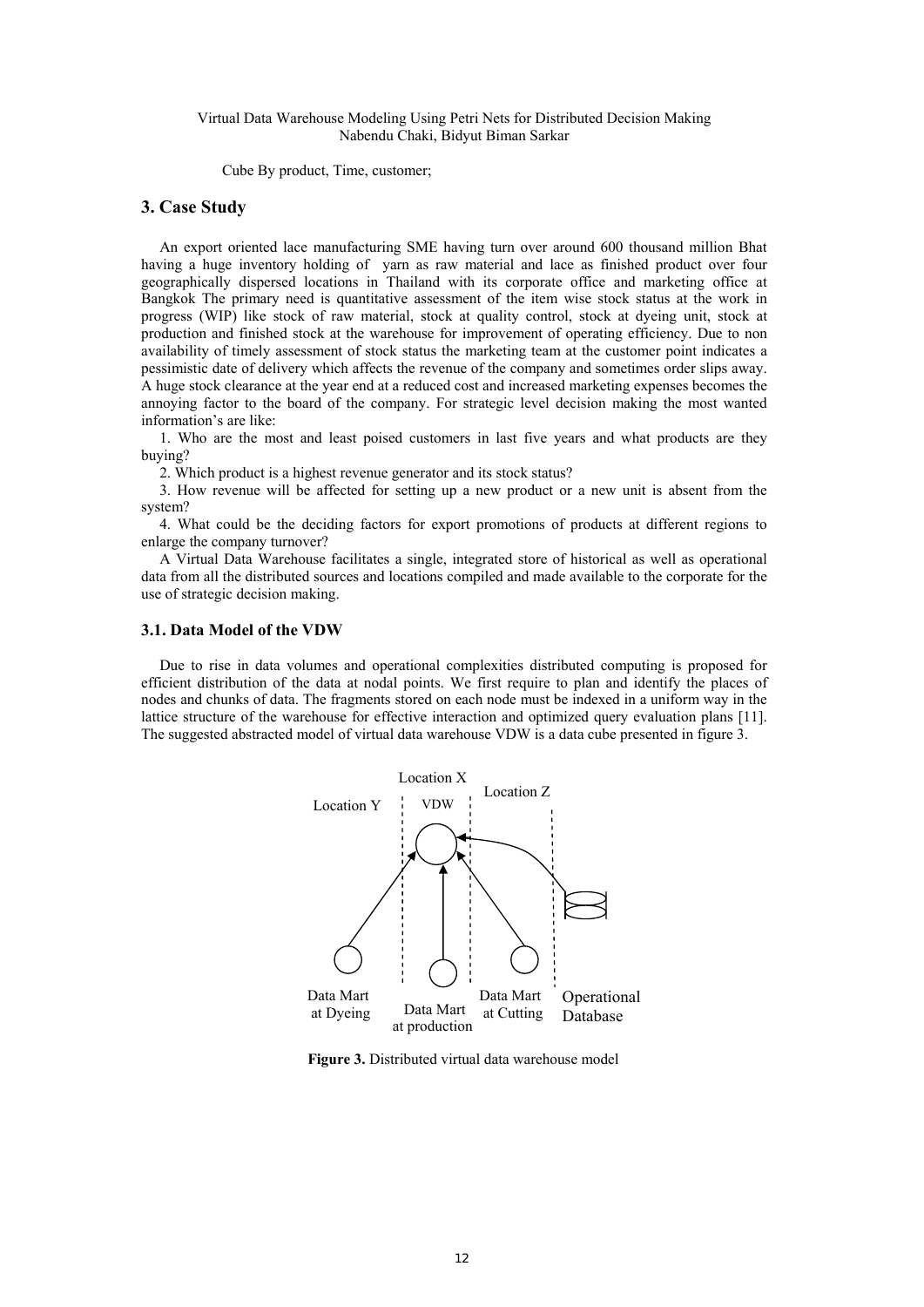It is a virtual representation of the functionally distributed data marts available at the corporate and marketing unit at location X. The other functional data marts are available at dyeing unit at location Y and cutting unit at location Z.



**Figure 4.** Lattice of cuboids of VDW

Operational data base is available at any location or in all locations but the diagram indicates only one operational data source at some location. In figure 4, the VDW is presented with its exact dimensions along with their distributed lattices at the respective locations. The objective of this diagrammatic presentation is to indicate that all OLAP operations at the marketing or at the corporate will be performed from the VDW and the local OLAP operations are performed from the respective data marts. Mapping between VDW, Data Mart and the operational data is through the location dimension. Data loading to the VDW as and when required is executed through the location dimension of the VDW. The tools for loading the data are DMQL. There can be three types of query warehouse query, cube schema query and cube data query [3]. Warehouse query is used by the user for the first time to get the information like warehouse name, warehouse description, and number of data cubes and the size of each cube. Cube schema query is used by the user to invoke the data dictionary of a particular cube to know the cube description, dimension and measurement. Cube data query is used to obtain a multi dimensional cube or any subset of it. This is particularly useful in applications for distributed decision making. Complexity of the model will increase if the operational locations are increased like quality control department start functioning as a separate cost centre or export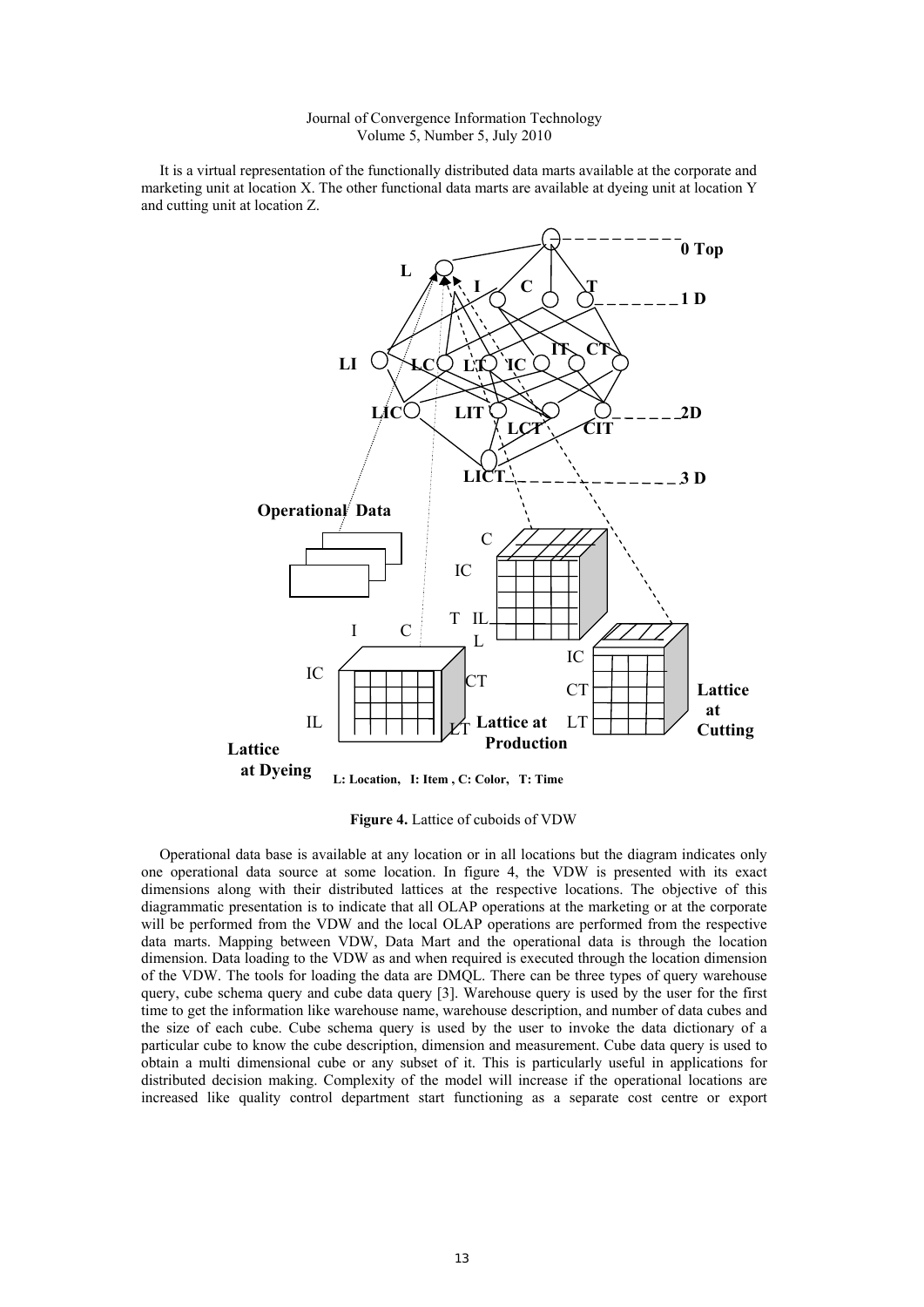processing needs to setup at a new location. In such a situation the number of data marts and operational data sources will increase and so as the data loading and distributed query processing time complexity will also increase [5].

Some of the other critical issues of decision making on a distributed environment are unique legacy system with the data of the respective location and its model. However, the decision making is not an exclusive event. At the time of decision making the models of all the locations should be executed in sequence and composed off to take the decision.

# **4. Petri Net Model**

Petri Net [6] is one of the most widely used modeling and analysis tool. The classical Petri net is a directed bipartite graph .The model describes the states, events, conditions, choice, iterations and parallelism. The two types of nodes are called places and transitions. Places and transitions are connected via arcs. Places are graphically represented by circles, transitions by bars. Places can store tokens, represented by black dots. A distribution of tokens on the places of a net is called a marking, and corresponds to the ``state'' of the Petri Net. A transition of a net is enabled at a marking if all its input places contain at least one token. An enabled transition removes one token from each of the input places, and adds one token to each of its output places. This is called the firing rule. Formally, a Petri Net is described by the four-tuples.

 $PN = (P, T, D-, D+)$  (1)

where: P is the set of places and  $|P|=m$ .

T is the set of transitions and  $|T|=n$ 

D<sup>-</sup>:P×T→N is the pre incidence matrix that specifies the arcs directed from places to transitions.

 $D^+$ : $T \times P \rightarrow N$  is the post incidence matrix that specifies the arcs directed from transitions to places.

As for example, let us try to model the question answer session of a visual reality show, where a single question 'A' is asked to two participants 'B' and 'C'. The first answered question will move to 'D'. A token at 'E' indicates a correct answer of the question asked otherwise no token.

The four transitions  $t_1$ ,  $t_2$ ,  $t_3$  and  $t_4$  describes as  $t_1$  question fires from A and the same copy move to B and C in parallel as a synchronous event. Firing from  $t_2$  indicates answer from B,  $t_3$  answer from C. At D only one answer will move which ever answers first i.e.  $\{t_i > t_j, i \neq j\}$ , where i, j are two different events. At t<sub>4</sub> answer from 'D' (either of B and C) and the correct answer option from 'A', will appear as an input and a token or no token at E indicates correct answer or wrong answer from the participants.



**Figure 5.** Reality show in operation

The markings at the respective locations are:

|                                                                              | ABCDE |                                    |
|------------------------------------------------------------------------------|-------|------------------------------------|
| Initial (Idle)                                                               |       | $[2\;0\;0\;0\;0]$ <sup>T</sup>     |
| Current (working)                                                            |       | $[1 \ 1 \ 1 \ 1 \ 0]$ <sup>1</sup> |
| Final(on correct answer) $\begin{bmatrix} 0 & 0 & 0 & 0 & 1 \end{bmatrix}^T$ |       |                                    |

### **4.1. Petri Net Model of the VDW**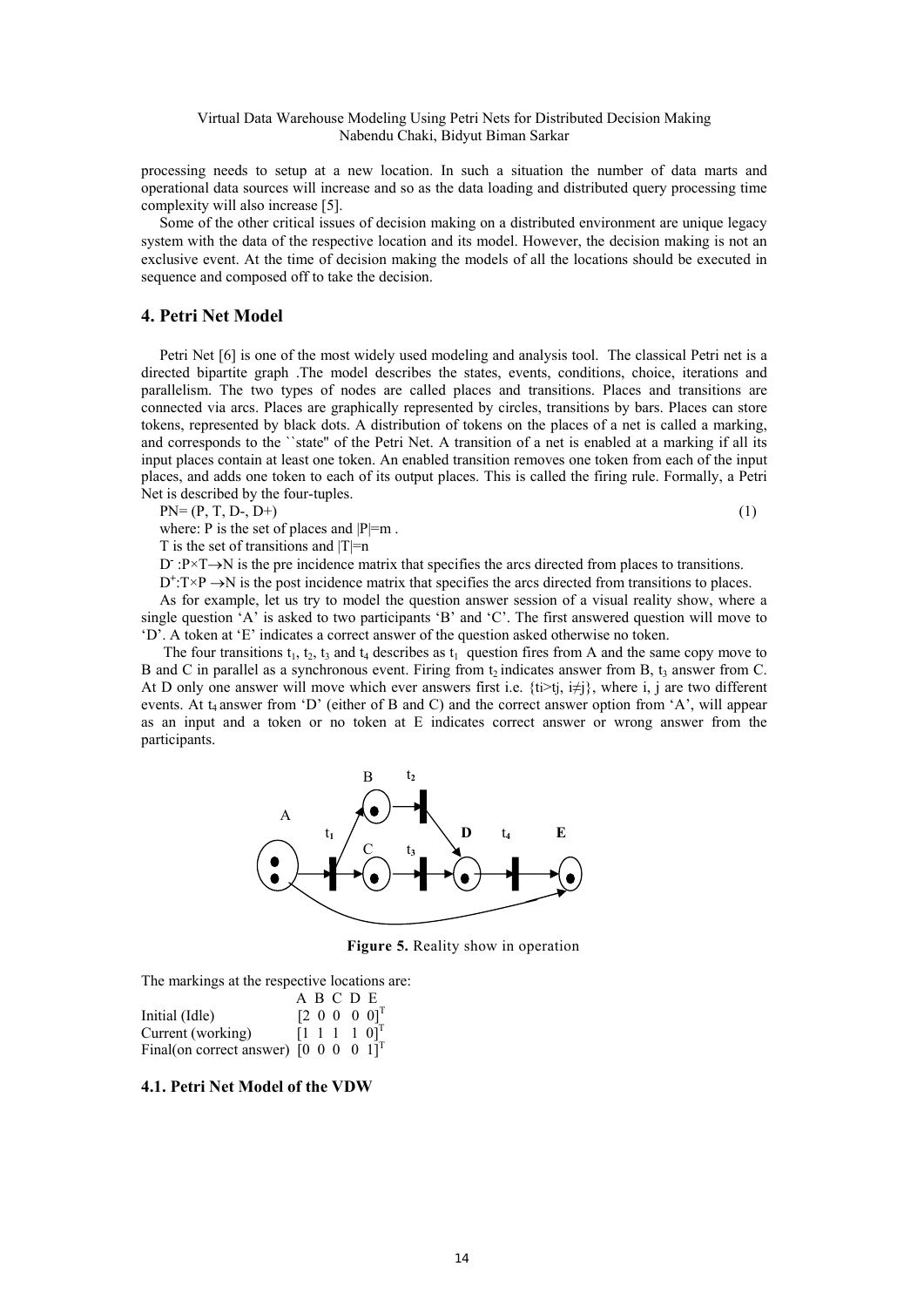In figure 6, a Petri Net model has been shown for a virtual data warehouse. Place  $P_8$  has been used to model receipt of data from the production location modeled by place  $P_2$ , the dyeing location modeled by place  $P_4$ , and the cutting location in place  $P_6$ . The three transitions  $t_2$ ,  $t_5$  and  $t_8$  respectively connects places P<sub>2</sub>, P<sub>4</sub> and P<sub>6</sub> to P<sub>8</sub>. The finished stock from P<sub>7</sub> as well as the order data and the sales data arrives from the places  $P_9$  and  $P_{10}$  respectively. Availability of all these resources triggers the arrival of stock in the virtual data warehouse. This has been modeled using the transition  $t<sub>9</sub>$  and the VDW is organized. Queries related to Sales, Order and Stock are processed using the places  $P_{11}$ ,  $P_{12}$  and  $P_{13}$  respectively. The Petri Net model is with 13 places ( $P_1$  to  $P_{13}$ ) and 10 transitions. Production process initiates at ( $P_1$  - $- P_2$ ),  $(P_3 - P_4)$  is the dyeing process,  $(P_5 - P_8)$  cutting process are parallel processes and distributed in nature. The place  $P_8$  in the model represents the Virtual data warehouse, while places  $P_{11}$  through  $P_{13}$ represent the slice based queries from the VDW. The place and transition functions at the respective locations have been described in Table 1.



**Figure 6.** Petri Net model of the VDW

|                             | <b>Table 1.</b> Place and Transition Function                                                      |                |                                   |
|-----------------------------|----------------------------------------------------------------------------------------------------|----------------|-----------------------------------|
|                             | <b>Places At Production site</b>                                                                   |                | <b>Transition function</b>        |
| $P_1$                       | Raw Yarn ready for Production                                                                      | $t_1$          | Knitting in process               |
| P <sub>2</sub>              | Production Data Mart created                                                                       | t <sub>2</sub> | Knitted data move out to VDW      |
|                             |                                                                                                    |                | At Dyeing                         |
| $P_3$                       | Produced Fabric ready for Dyeing<br>$\left( i\right)$<br>(ii) Fabric purchased from outside source | t <sub>3</sub> | Fabric moved to Dyeing point      |
| $P_4$                       | Dyeing Data Mart created                                                                           | $t_4$          | Dyeing started                    |
|                             |                                                                                                    |                | At Cutting                        |
| $P_5$                       | (i) Produced fabric ready for cutting<br>(ii) Fabric purchased from outside source                 | Itء            | Dyeing data move out to VDW       |
| $\overline{{\mathbf{P}}_6}$ | Cutting Data Mart created                                                                          | t <sub>6</sub> | Fabric moved out to Cutting point |
| $P_7$                       | Finished fabric stock                                                                              | t <sub>7</sub> | Cutting in process                |
| $P_8$                       | Data input to VDW                                                                                  | $t_8$          | Cutting data move out to VDW      |

| <b>Table 1.</b> Place and Transition Function |  |
|-----------------------------------------------|--|
|-----------------------------------------------|--|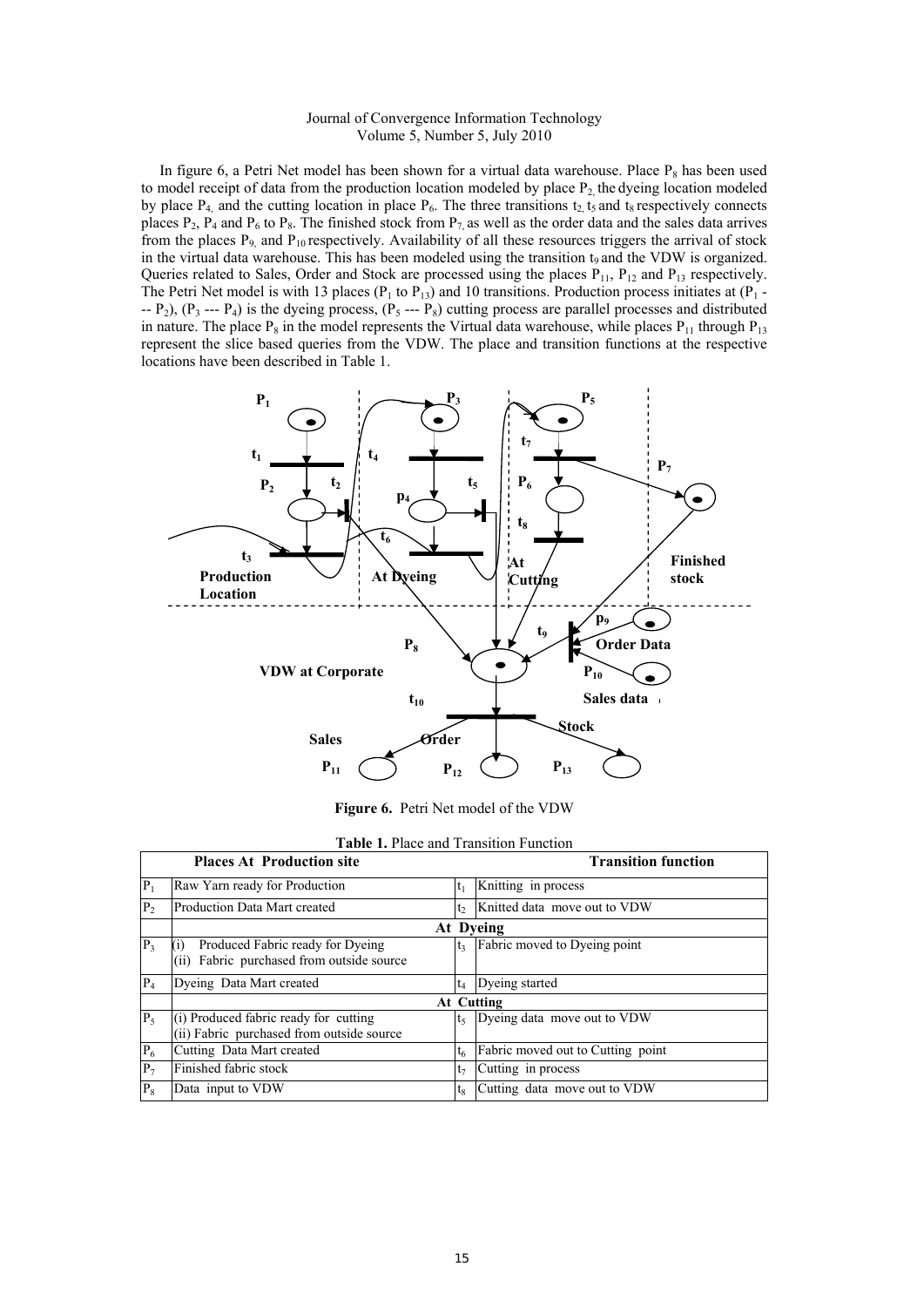| P <sub>q</sub> | Sales data from operational source     | to                              | Update Stock, Sales and Order data on VDW |
|----------------|----------------------------------------|---------------------------------|-------------------------------------------|
| $P_{10}$       | Customer Order from operational source |                                 | $t_{10}$ Query from VDW                   |
|                |                                        | <b>Query from Slices of VDW</b> |                                           |
| $P_{11}$       | Stock slice Query                      |                                 |                                           |
| $ P_{12} $     | Order slice Query                      |                                 |                                           |
| $ P_{13} $     | Sales slice Ouery                      |                                 |                                           |

# **4.1.1. Incidence Matrices of the PN for the VDW**

| <b>Place Transition</b> | $t_1$        | t <sub>2</sub> | $t_3$    | t <sub>4</sub> | t,           | $t_{6}$  | $t_{7}$  | tg       | t,           | $t_{10}$     |
|-------------------------|--------------|----------------|----------|----------------|--------------|----------|----------|----------|--------------|--------------|
| $P_1$                   | I.           | $\Omega$       | $\theta$ | $\theta$       | $\theta$     | $\theta$ | $\theta$ | $\theta$ | $\theta$     | $\mathbf{0}$ |
| P <sub>2</sub>          | $\theta$     | $\Omega$       | $\theta$ | $\theta$       | $\theta$     | $\Omega$ | $\theta$ | $\Omega$ | $\theta$     | $\mathbf{0}$ |
| $P_3$                   | $\theta$     | $\theta$       | $\theta$ | л.             | $\theta$     | $\theta$ | $\theta$ | $\theta$ | $\theta$     | $\mathbf{0}$ |
| $P_4$                   | $\Omega$     | $\Omega$       | $\theta$ | $\theta$       | $\theta$     | $\theta$ | $\theta$ | $\Omega$ | $\theta$     | $\mathbf{0}$ |
| $P_5$                   | $\theta$     | $\theta$       | $\theta$ | $\theta$       | $\theta$     | $\theta$ |          | $\Omega$ | $\theta$     | $\theta$     |
| $P_6$                   | $\theta$     | $\theta$       | $\theta$ | $\theta$       | $\theta$     | $\theta$ | $\theta$ | $\theta$ | $\theta$     | $\theta$     |
| $P_7$                   | $\Omega$     | $\theta$       | $\theta$ | $\theta$       | $\theta$     | $\theta$ | $\theta$ | $\theta$ | 1            | $\mathbf{0}$ |
| $P_8$                   | $\theta$     | $\theta$       | $\theta$ | $\theta$       | $\theta$     | $\theta$ | $\theta$ | $\Omega$ | $\mathbf{0}$ | 1            |
| $P_9$                   | $\theta$     | $\theta$       | $\theta$ | $\theta$       | $\theta$     | $\theta$ | $\theta$ | $\theta$ | 1            | $\mathbf{0}$ |
| $\mathbf{P}_{10}$       | $\theta$     | $\Omega$       | $\theta$ | $\theta$       | $\theta$     | $\theta$ | $\theta$ | $\Omega$ | 1            | $\theta$     |
| $P_{11}$                | $\theta$     | $\theta$       | $\theta$ | $\theta$       | $\theta$     | $\theta$ | $\theta$ | $\theta$ | $\theta$     | $\mathbf{0}$ |
| $P_{12}$                | $\theta$     | $\Omega$       | $\theta$ | $\theta$       | $\theta$     | $\theta$ | $\theta$ | $\Omega$ | $\theta$     | $\mathbf{0}$ |
| $P_{13}$                | $\mathbf{0}$ | $\Omega$       | $\theta$ | $\theta$       | $\mathbf{0}$ | $\Omega$ | $\theta$ | $\Omega$ | $\theta$     | $\mathbf{0}$ |

**Table 2(A).** Pre Incidence Matrix

## **Table 2(B).** Post Incidence Matrix

| $\overline{\phantom{a}}$<br><b>Place Transition</b> | $t_1$        | t <sub>2</sub> | $t_3$        | $t_4$        | $t_{5}$      | $t_{6}$      | $t_7$            | t <sub>8</sub> | t <sub>9</sub>   | $t_{10}$         |
|-----------------------------------------------------|--------------|----------------|--------------|--------------|--------------|--------------|------------------|----------------|------------------|------------------|
| $P_1$                                               | $\mathbf{0}$ | $\theta$       | $\theta$     | $\theta$     | $\theta$     | $\mathbf{0}$ | $\boldsymbol{0}$ | $\mathbf{0}$   | $\boldsymbol{0}$ | $\mathbf{0}$     |
| $P_2$                                               | 1            | $\theta$       | $\mathbf{0}$ | $\mathbf{0}$ | $\mathbf{0}$ | $\theta$     | $\mathbf{0}$     | $\mathbf{0}$   | $\boldsymbol{0}$ | $\mathbf{0}$     |
| $P_3$                                               | $\mathbf{0}$ | $\theta$       | 1            | $\theta$     | $\theta$     | $\mathbf{0}$ | $\mathbf{0}$     | $\mathbf{0}$   | $\mathbf{0}$     | $\mathbf{0}$     |
| $P_4$                                               | $\mathbf{0}$ | $\theta$       | $\theta$     | 1            | $\theta$     | $\theta$     | $\mathbf{0}$     | $\mathbf{0}$   | $\mathbf{0}$     | $\mathbf{0}$     |
| $P_5$                                               | $\mathbf{0}$ | $\mathbf{0}$   | $\mathbf{0}$ | $\mathbf{0}$ | $\mathbf{0}$ | 1            | $\boldsymbol{0}$ | $\mathbf{0}$   | $\boldsymbol{0}$ | $\boldsymbol{0}$ |
| $P_6$                                               | $\theta$     | $\theta$       | $\theta$     | $\theta$     | $\theta$     | $\mathbf{0}$ | 1                | $\mathbf{0}$   | $\boldsymbol{0}$ | $\mathbf{0}$     |
| $P_7$                                               | $\mathbf{0}$ | $\mathbf{0}$   | $\mathbf{0}$ | $\theta$     | $\mathbf{0}$ | $\mathbf{0}$ | 1                | $\mathbf{0}$   | $\boldsymbol{0}$ | $\mathbf{0}$     |
| $P_8$                                               | $\mathbf{0}$ | 1              | $\mathbf{0}$ | $\mathbf{0}$ | 1            | $\mathbf{0}$ | $\mathbf{0}$     | 1              | 1                | $\mathbf{0}$     |
| $P_9$                                               | $\mathbf{0}$ | $\mathbf{0}$   | $\mathbf{0}$ | $\mathbf{0}$ | $\mathbf{0}$ | $\mathbf{0}$ | $\mathbf{0}$     | $\mathbf{0}$   | $\boldsymbol{0}$ | $\boldsymbol{0}$ |
| $P_{10}$                                            | $\theta$     | $\theta$       | $\theta$     | $\theta$     | $\Omega$     | $\theta$     | $\mathbf{0}$     | $\mathbf{0}$   | $\mathbf{0}$     | $\theta$         |
| $P_{11}$                                            | $\mathbf{0}$ | $\theta$       | $\mathbf{0}$ | $\mathbf{0}$ | $\mathbf{0}$ | $\mathbf{0}$ | $\mathbf{0}$     | $\mathbf{0}$   | $\mathbf{0}$     | 1                |
| $P_{12}$                                            | $\theta$     | $\theta$       | $\theta$     | $\theta$     | $\theta$     | $\theta$     | $\mathbf{0}$     | $\mathbf{0}$   | $\overline{0}$   | 1                |
| $P_{13}$                                            | $\mathbf{0}$ | $\theta$       | $\mathbf{0}$ | $\mathbf{0}$ | $\mathbf{0}$ | $\mathbf{0}$ | $\mathbf{0}$     | $\mathbf{0}$   | $\mathbf{0}$     | 1                |

| <b>Place Transition</b> | $\mathbf{u}_1$ | $t_2$ | $L_3$ | t <sub>4</sub> | $t_5$ | $t_6$            | $t_7$ | t <sub>8</sub> | Ţ9 | $t_{10}$ |
|-------------------------|----------------|-------|-------|----------------|-------|------------------|-------|----------------|----|----------|
|                         | ۰              |       |       |                |       | $\boldsymbol{0}$ |       |                |    |          |
|                         |                |       |       |                |       | $\theta$         |       |                |    |          |
|                         |                |       |       | -              |       | $\boldsymbol{0}$ |       |                |    |          |
|                         |                |       |       |                |       | $\boldsymbol{0}$ |       |                |    |          |

## **Table 2(C).** Combined Incidence Matrix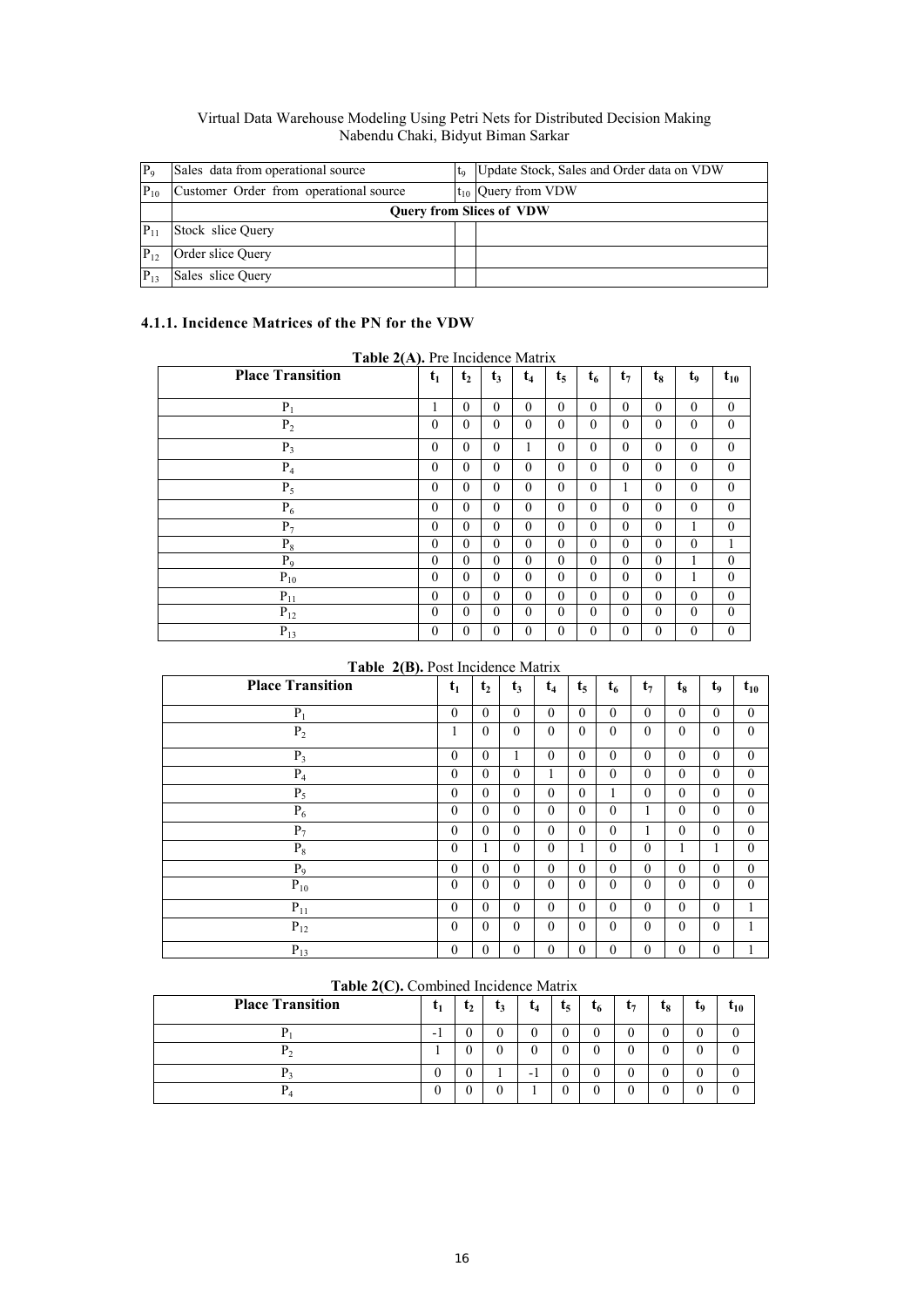| $P_5$      | $\Omega$ | $\theta$       |          | $\theta$     | $\theta$ |          | - 1      | $\Omega$     | $\theta$     |     |
|------------|----------|----------------|----------|--------------|----------|----------|----------|--------------|--------------|-----|
| $P_6$      | $\Omega$ | $\theta$       | 0        | $\theta$     | $\theta$ |          |          | $\Omega$     | $\theta$     |     |
| $P_{\tau}$ | $\Omega$ | $\theta$       | 0        | $\theta$     | $\Omega$ | $\Omega$ |          | $\Omega$     | п<br>- 1     |     |
| $P_8$      | $\theta$ |                | 0        | 0            |          | 0        | 0        |              |              | - 1 |
| $P_9$      | $\Omega$ | $\overline{0}$ | $\theta$ | $\mathbf{0}$ | 0        | 0        | 0        | $\mathbf{0}$ | -1           | 0   |
| $P_{10}$   | $\Omega$ | $\mathbf{0}$   | $\theta$ | $\theta$     | $\theta$ | $\Omega$ | $\theta$ | $\theta$     | $-1$         | 0   |
| $P_{11}$   | $\Omega$ | $\theta$       | 0        | 0            | 0        | $\Omega$ | $\theta$ | $\Omega$     | $\theta$     |     |
| $P_{12}$   | $\Omega$ | $\theta$       | $\theta$ | $\Omega$     | 0        | $\Omega$ | $\theta$ | $\Omega$     | $\theta$     |     |
| $P_{13}$   | $\theta$ | 0              | 0        | 0            | 0        |          | 0        | $\theta$     | $\mathbf{0}$ |     |

Journal of Convergence Information Technology Volume 5, Number 5, July 2010

The combined matrix  $D$  is computed as  $[D<sup>+</sup>-D<sup>-</sup>]$ . The places and transitions are represented as follows:  $[P_1, P_2, P_3, P_4, P_5, P_6, P_7, P_8, P_9, P_{10}, P_{11}, P_{12}, P_{13}]$  and  $[t_1, t_2, t_3, t_4, t_5, t_6, t_7, t_8, t_9, t_{10}]$ .<br>Initial marking M0 is the transpose of the row vector presented below:  $\overline{I}$  initial marking  $\overline{M}$  is the transpose of the row vector

|  |  |  |  | ົດ |  | - |  |
|--|--|--|--|----|--|---|--|
|  |  |  |  |    |  |   |  |

According to equation (1), the forward, backward and combined incidence matrices are represented in table  $3(a)$ ,  $3(b)$  and  $3(c)$ .

## **4.1.2. Reachability Graph of the PN Model**



## **Figure 7**. Reachability Graph of the (PN) Model

The Coverability or Reachability tree analysis is a dynamic enumeration process of finding all reachable markings or their coverable markings. The reachable place of a Petri Net can be expressed by the directed Reach ability graph. The nodes of the graph are identified as markings of the Petri Net  $R(N, M_0)$ , where  $M_0$  is the initial marking and the arcs are represented by the transitions of N. The graph is used to define a given Petri Net  $\overline{N}$  and marking M, whether M belongs to R(N). If in a Petri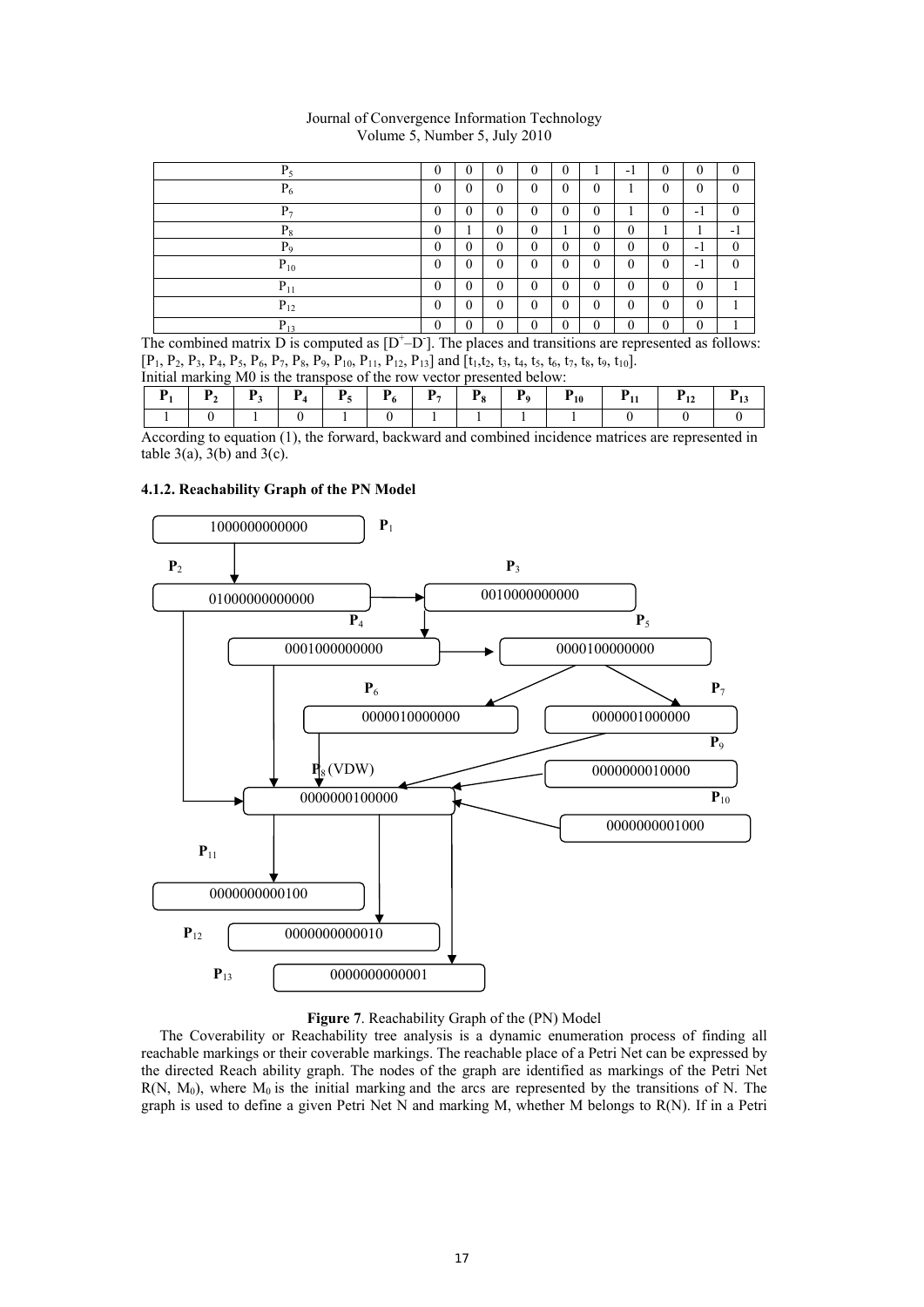Net firing of one transition does not disable the firing of another transition is a parallel activity called persistent transitions. For our speed-independent asynchronous model transitions  $t_1$ ,  $t_4$  and  $t_7$  are parallel activities and it observes the persistent property. However, the Firing changes the token distribution in a net according to the transition rule but the equality problem is still undecided [7].

The coverabilty analysis of our Petri Net model starts from  $P_1$ , on production it reaches to  $P_2$  the production data mart and to P8 for updation of the VDW schema. Fabric moved to  $P_3$  for dyeing at a distant location. At  $P_4$  the dyeing data mart is built and at  $P_8$  updates the VDW schema coloured fabric moved to  $P_5$  for cutting at a different location. At  $P_6$  the finished stock data mart is update at  $P_8$  the VDW schema. The finished fabric moved to  $P_7$ . Physical stock locations are  $P_7$ ,  $P_9$  and  $P_{10}$ ; sales status and order status respectively update the VDW schema. At  $P_{11}$ ,  $P_{12}$  and  $P_{13}$  the sliced queries are performed on stock, sales and order respectively. For place, transition details refer to Table 1.

## **4.1.3. Reachability Analysis**

 In order to study the behavior and the properties of the model the following analysis are performed on the Reachability Graph presented in figure 7 above [10].

**Safeness** : Any place of a Reachability Grapgh is declared safe, if the number of tokens at that place is either 0 or 1. For our case the graph clearly shows that any of the places  $[\mathbf{P}_1, \mathbf{P}_{13}]$  represents a combination of 0(no token) and 1(token), which implies that if the firing occurs there will be a token at the position bit other wise no token. Thus it shows each of the places has a maximum token count 1 or 0 and is declared safe and as all the places in the net are safe, the net as a whole can be declared safe.

**Boundedness:** The boundedness is a generalized property of safeness. The limitation of token numbers in a place restricted to 1 in case it is safe is enhanced to some integer k, where k is known before hand for a place or we call it as a constraint to check the overflow condition at any stage calculated once at start. The boundary value for each place will be the maximum token count for that place. If there is no overflow at any place then as a whole the design guarantees the boundedness of the model. For our case at each stage from  $[p_1, p_{13}]$ , k=1 and hence it is bounded.

**Conservativeness:** Conservation property of a Petri Net model checks the number of tokens remains constant before and after the execution. The process is to count the sum of all tokens at their initial markings. Next the Reachability tree is traversed and the sum of all tokens is calculated for each marking in the tree. For our case it is 1. If all the markings in the Reachability tree have the same sum of tokens, then the Petri Net is declared to be strictly conservative. So our model is also strictly conservative. However, it will not be out of place to mention that in most cases due to process transformation explicit token counts are difficult to obtain to prove the conservation.

**Liveness:** The liveness property of a Petri Net is used to show continuous operation of the net model or in other words, it can be said that the system will not get into a deadlock state. As the virtual data warehouse needs to perform resource updation, some transaction processing activity will take place. The possibility of deadlock or live lock can't be ruled out and to be checked. In order to find whether or not the Petri Net is live; move along the markings of the Reachability tree. If any marking exists in the tree such that no transitions are enabled from that marking, then that marking represents a deadlocked state, and the Petri Net lacks the liveness property. Otherwise it is declared live. For our case no such deadlock situation appears in  $[p_1, p_{13}]$ . So we call our model live.

However, the problems arise when the Reachability tree graph is used, where there exist loops in the tree. It may cause a particular place occupied with an infinite number of tokens, which results in an infinite sized tree.

### **5. Slicing-Based Analysis for VDW**

Due to the complexity of operation and the size of the model, Reachability analysis becomes difficult. In such situations by preserving the properties of the Petri Net model reductions to a simpler model is possible. One such scalable technique is Petri Nets slicing used for Reachability analysis [9]. Let us now redefine the equation (1) of section 4 as follows: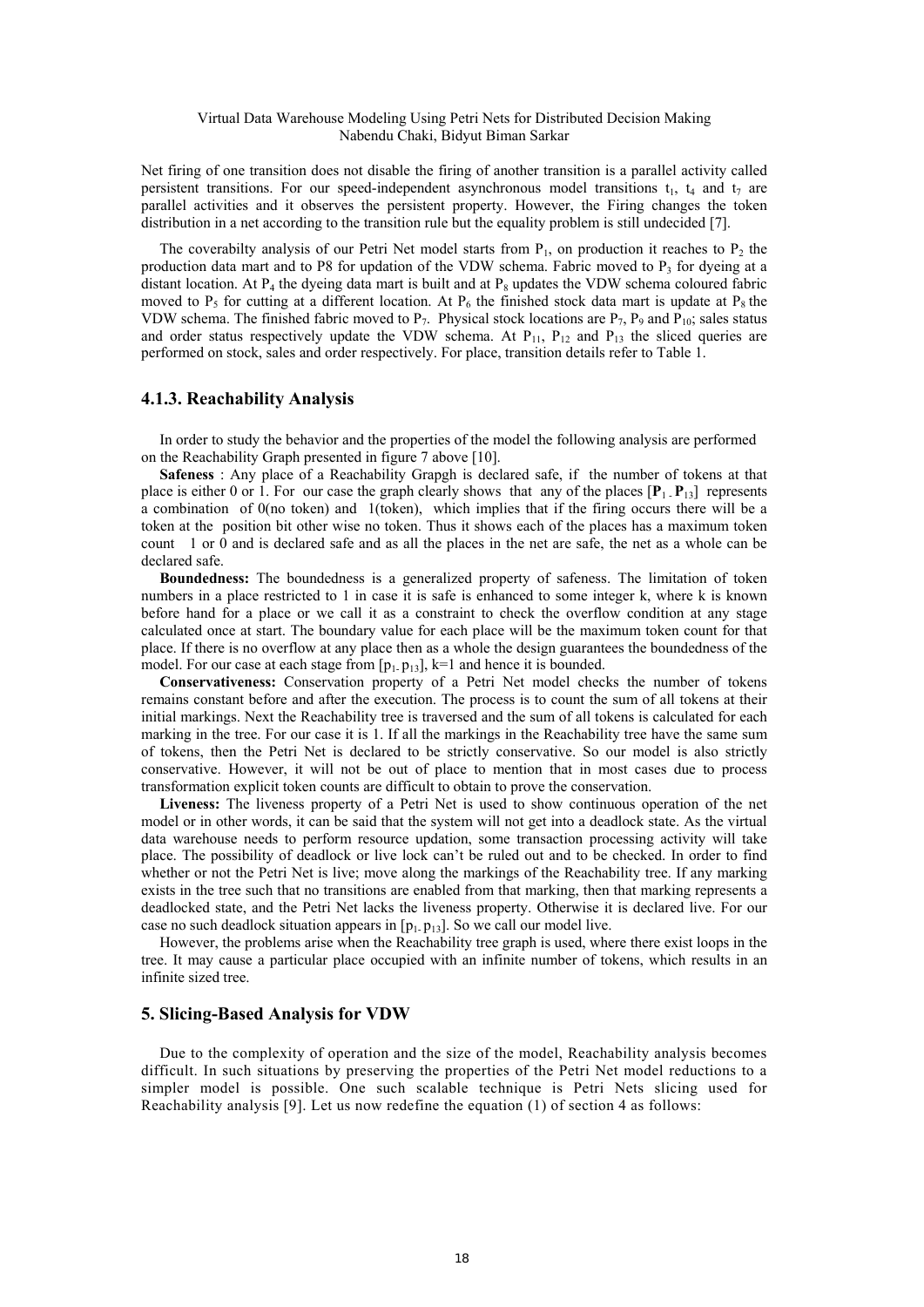$PN = (P, T, D, D^+ F, W, M)$  (2)

Where, P is the set of places and  $|P|=m$ 

T is the set of transitions and  $|T|=n$ 

 $D: P \times T \rightarrow N$  is the pre incidence matrix that specifies the arcs directed from places to transitions  $D^{\dagger}$ :  $T \times P \rightarrow N$  is the post incidence matrix that specifies the arcs directed from transitions to places F is a set of arcs , W is weight functions of arcs and M is the initial marking. Let Sliced Petri Net ={P\_Slice<sub>i</sub> | i=1..n} be a set of places obtained out of slicing. where Petri Net Slice<sub>i</sub> =  $(P_i, T_i, D_i, D_i^+, \overline{F}_i, L_i, W_i, M_i)$  satisfies the following:

- $\bullet$  Pi = P slice
- Ti =  $\{ t \in T \mid \forall p \in Pi, \exists (p, t) \in F \text{ or } \exists (t, p) \in F \}$
- Fi = {  $(p, t) \in F$  or  $(t, p) \in F$  | $\forall p \in \text{Pi}, \exists t \in \text{Ti}$  }
- Li : Ti  $\rightarrow \Sigma^+$  is a label function of a transition, where  $\Sigma$  is a character set. The transition name. t<sub>i</sub> in N to a label of t, that is,  $Li(t) = t_1$ ,
- $\bullet$  W<sub>i</sub>(p) = W(p), and M<sub>i</sub>(p) = M(p),  $\forall p \in P_i$ .



**Figure 8.** Petri Net slices of figure 6

Some labels may appear in multiple slices for shared transitions in a Petri Net. Let us assume that  $L_i(t)$  is shared among several Petri Net slices and a transition *t* is enabled if *t* is enabled in all the slices which have the label of t. Figure 8 (a), (b) and (c) presents the slices of the figure 6.

Here,  $P_8$  represents the Virtual Data Warehouse in all the three slices. By enabling the transitions at  $t_2$ ,  $t_6$  and  $t_8$  the VDW are updated from the data marts of Production, Dyeing and Cutting respectively. The slices are abstract representations of the process that can be executed through a two dimensional SQL query instead of a complex multidimensional DMQL query form the VDW, e.g., a query on location wise sales for a particular item may be expressed as:

Select product, customer, date, vendor, distributor, count (\*) as Qty\_Sold,

sum (amount sold) as Total\_sold

from sales group by \$location,product,date

having OTY Sold  $\leq 0$ :

Here, '\$' indicates terminal inputs for variable location input. The indexing mechanism is taken care at the time of data set updation at VDW at location  $P_8$ . Similar queries on order and stock can also be executed in parallel. The slices shown here are only some samples and many such slices can be built along with PL/SQL queries for faster accessing of information compared to conventional OLAP operations on the multi-dimensional data cubes. Reachability graph of each slice can be drawn in isolation and the local properties can be analyzed. Each of the slices can be analyzed for the global properties of the system.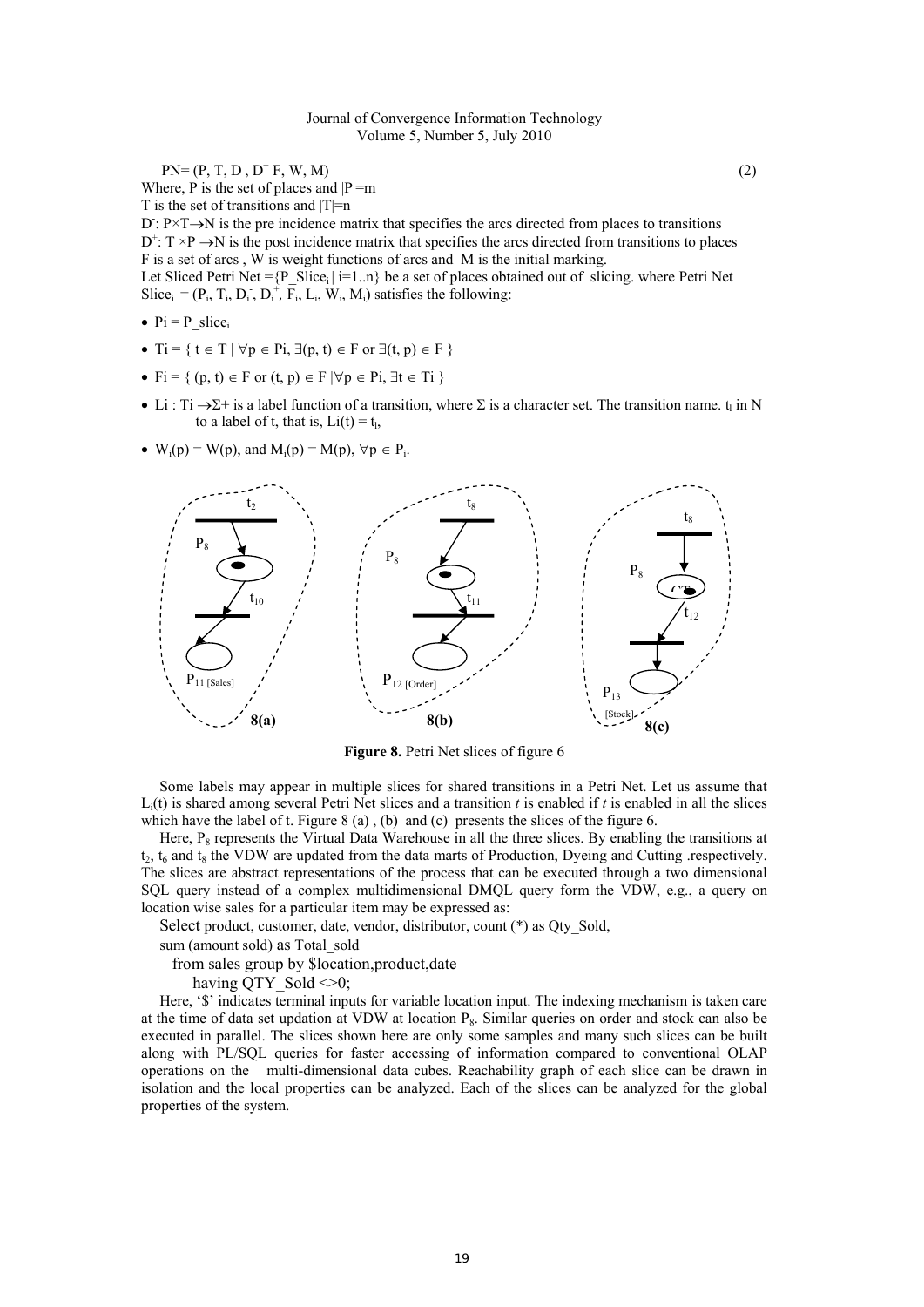## **6. Conclusion**

Interoperability between distributed systems is a common problem with present applications. Some of the architectures that are used for integration of distributed legacy systems are CORBA, Java J2EE, XML, SOAP, DCOM, Java RMI, EAI, and OMG MDA [13]. CORBA allows applications to communicate with one another efficiently and the Extensible Mark up Language XML is used to process data on the WEB. DCOM is a protocol that enables components of the architecture to communicate directly over a network. Some of the generic frame works developed for distributed decision making has been discussed in section 2, particularly in the area of internet based e-commerce applications. But for corporate and multinationals, strategic level distributed decision support system needs large volume of historical data as a backup for BI as well as transaction data for data mining and dynamic decision making .

In this paper, our focus is on building a generic model of a virtual data warehouse with the help of a Petri net model. The concept of color to mark the tokens for the parallel and concurrent processes is felt highly desirable but not used. In our future work we use the color tokens during modeling to minimize the transitions and maximize the efficiency. We also like to indicate that for large to medium sized MNC, whose business is spread across several countries and continents the analytic processing on the VDW will demand dynamic decision making at multiple sites. A centralized deployment of the integrated VDW architecture presented in section 2.1 may put a cap on the functional efficiency and the availability due to constraints in the communication infrastructure, the size of the VDW, the complexity of data updation and various common resiliencies of transaction processing.

#### **7**. **References**

- [1] Jiawei Han, Micheline Kamber , "Data Mining concepts and Techniques" ,chapter(1 ,3 and 4), Morgan Kaufmann, Indian reprint (2004) , ISBN: 81-8147-049-4
- [2] W.H. Inmon, "Building the Data Warehouse", NY: John Wiley. 3rd ed., 2002, ISBN: 047116310-4.
- [3] Ammoura Ayman, Zaiane Osmar R., Yuan Ji, "Towards Framework for the virtual Data Warehouse", British National conf. on databases, 2001, vol. 2097, pp. 202-218, ISBN 354042265- X
- [4]Jane Zaho, "Designing Distributed Data Warehouses and OLAP Systems", Proc. of Int'l conf. on Information Systems Technology and its applications (ISTA), 2005, pp.:254-263, ISBN: 388579392-X
- [5] Kaushal Chari, "Model composition in a distributed environment", Decision Support Systems archive, Elsevier Science, Volume 35, Issue 3, (June 2003), Pages: 399-413, ISSN:0167-9236
- [6] Bidyut Biman Sarkar and Nabendu Chaki, "High level Net model for analyzing agent base distributed decision support system ", Proceedings of the IACSIT, International Spring Conference, April 2009, Pages:339-346, ISBN 978-0-7695-3653-8
- [7] Tado Murata, "Petri Nets : Properties, Analysis and Applications", Proceedings of the IEEE, Volume 77, No .4, April 1989, Page:541-580, ISBN: 0-387-13723
- [8] Yuefeng Li, Wanzhong Yang, Yue Xu, "Multi-Tier Granule Mining for Representations of Multidimensional Association Rules", Proceedings of the Sixth IEEE International Conference on Data Mining (ICDM), October 2006, Page:953-958, ISBN: 0-7695-3015-X
- [9] M. Liorens, J. Oliver, J. Silva, S. Tamarit and G. Vidal "Dynamic Slicing Techniques for Petri Nets", Proceedings of the Second Workshop on Reachability Problems in Computational Models, Volume 223, December 2008, Pages 153-165,ISBN: 978-3-540-77565-2
- [10] Barad, M. "Timed Petri nets as a verification tool", Proceedings of IEEE winter Simulation Conference, 1998, Page:547-554,volume.1, ISBN: 0-7803-5133-9 [11] Pascal Wehrle, Anne Tchounikine, Maryvonne Miquel, "A Model for Distributing and Querying a Data Warehouse on a Computing Grid", Proceedings of the 11th International Conference on Parallel and Distributed Systems , Volume 01, (2005), Pages: 203 - 209 , ISBN:1521-9097